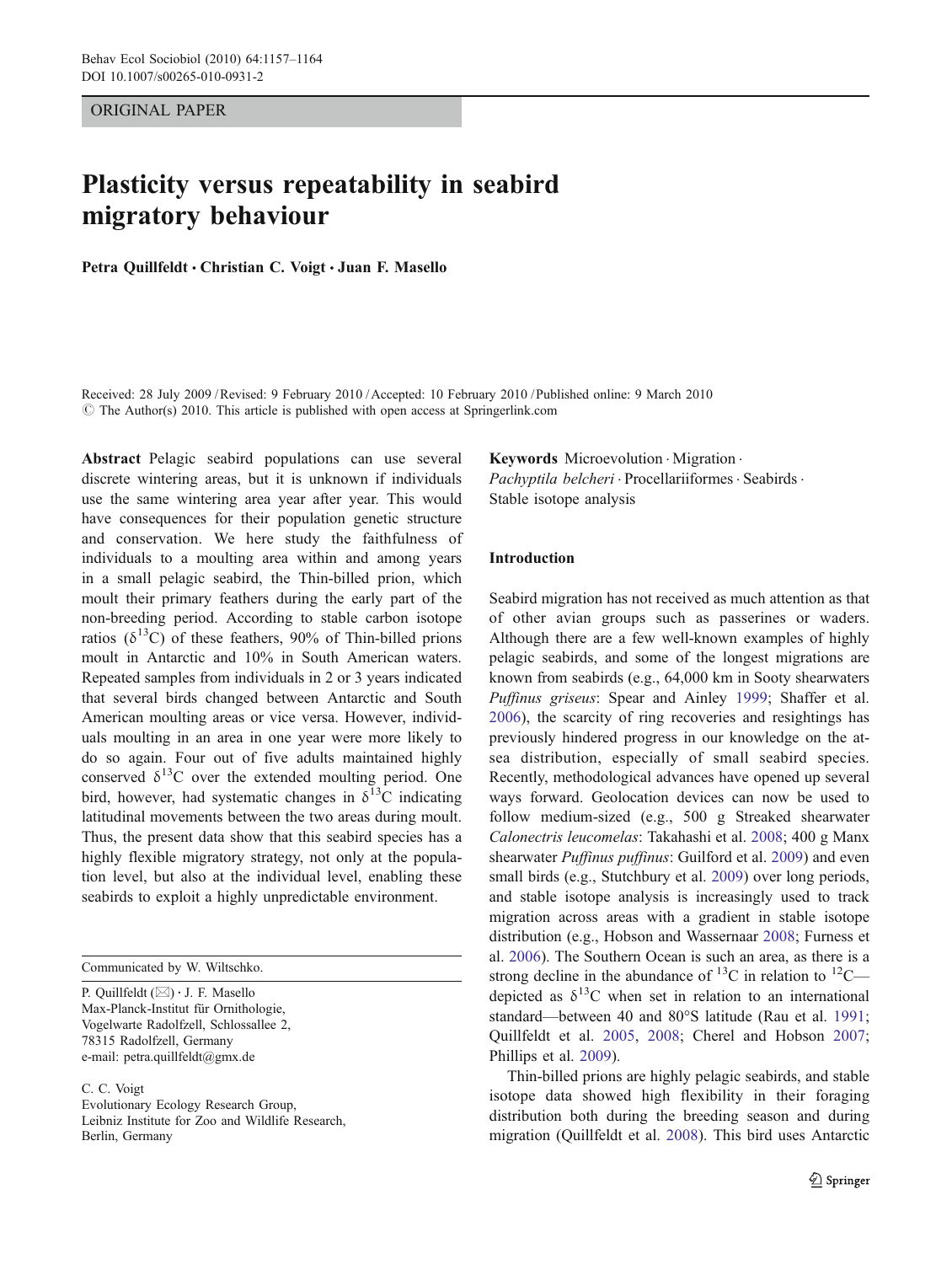waters regularly, but not exclusively, during both the breeding and interbreeding season. For the interbreeding season, we found a bimodal distribution of  $\delta^{13}$ C in feathers grown during the moulting period, which suggested that most individuals migrated south to Antarctic waters (Quillfeldt et al. [2008\)](#page-7-0). However, 10% of adults migrated north, which is consistent with regular winter observations of this species off Patagonia and southern Brazil. However, it is not known whether individual Thin-billed prions are faithful to their moulting areas (polar or subtropical) within and between breeding seasons. If the population contains distinct northern and southern migrants, this would have important implications on the population structure. Therefore, we ask in the present study

- 1. whether individuals move between northern and southern foraging areas within a season;
- 2. whether two contrasting migratory strategies are found within the same population, i.e., individuals moulting consistently either in northern or southern areas;
- 3. and, in case individuals are not specialised to specific directions, whether the proportion of birds migrating north varies between seasons?

#### Materials and methods

Study site and study species

The study was carried out at the New Island Nature Reserve, Falkland Islands (51°43′S, 61°17′W) during four breeding seasons 2004–2005 to 2007–2008. Thin-billed Prions are small nocturnal petrels, breeding mainly on the Falkland, Crozet and Kerguelen Islands. New Island, in the Falkland Islands, is the most important known breeding site for Thin-billed Prions with an estimated 2 million breeding pairs. The life cycle and basic biology of Thin-billed Prions have been described by Strange [\(1980](#page-7-0)). More recently, the feeding ecology of Thin-billed Prions was analysed using conventional diet analyses and stable isotope analyses (Cherel et al. [2002](#page-6-0); Quillfeldt et al. [2008\)](#page-7-0). Diet samples collected in February 2006 (Quillfeldt et al. [2008](#page-7-0)) were in agreement with previous studies (Strange [1980;](#page-7-0) Thompson [1989;](#page-7-0) Bocher et al. [2001](#page-6-0); Cherel et al. [2002\)](#page-6-0), suggesting that these birds feed predominantly on pelagic crustaceans (in order of importance: Themisto gaudichaudii, Euphausia vallentini, Munida gregaria, Calanus simillimus, larvae of Cirripedia) and minor amounts of cephalopod tissue.

Prions Pachyptila spp. range over wide areas of ocean and are difficult to distinguish in flight, which makes direct observations of their species' distributions nearly impossible. Information based on direct observations of Thin-billed prions is therefore limited to general descriptions such as

'disperses widely over Southern Ocean after breeding' (Carboneras [1992](#page-6-0)) and observations such as 'birds from the Falklands apparently move W, gathering in large flocks off W South America' (Carboneras [1992](#page-6-0)). This information is neither consistent with regular observations of wintering flocks off the coast of Brazil (e.g., Neves et al. [2006](#page-7-0)) nor with stable isotope data suggesting that Thin-billed prions moult predominantly in Antarctic waters (Cherel et al. [2002,](#page-6-0) [2006;](#page-6-0) Quillfeldt et al. [2008](#page-7-0)).

#### Sample collection

Adults were captured by hand in their nest chambers. These were reached via short access tunnels in the roof of each burrow, capped with removable stone lids. This system facilitated rapid access, reducing overall disturbance. Adults were removed from the nest and ringed with steel rings at first capture. Tail feathers (rectrices, undertail coverts or upper tail coverts) collected by gentle pulling were placed in individual plastic bags. Molecular sexing was carried out from blood samples or feathers as described in Quillfeldt et al. ([2007\)](#page-7-0). In analyses of subsequent years, the feather type collected and analysed was changed to avoid observer influences due to induced moult.

In 2007–2008, we collected wings of five adults found killed by Falkland skuas Catharacta antarctica or striated caracaras Phalcoboenus australis in the colony and grown in the interbreeding season, i.e., southern autumn to early winter 2007. These were used for an analysis of movements within seasons. If birds carry out large-scale movements over the moulting period, this would lead to gradual differences in carbon stable isotope ratios of successively grown feathers (e.g., Furness et al. [2006\)](#page-6-0). Moult occurs outside of the breeding season (Strange [1980\)](#page-7-0), and primaries are moulted sequentially and descending, starting at P1 and proceeding to P10 (Bridge [2006](#page-6-0)). Descending primary moult takes 2 to 4 months in prion species (Bridge [2006](#page-6-0)). Chicks of Thin-billed prions do not fledge until March, such that the primaries most likely represent the late autumn and early winter period (April–June).

To study individual differences in migration, we included samples of the tips of the primaries P1 to P10, marked P1a to P10a (Fig. [1\)](#page-2-0). To cover a longer time, we further included the more proximal feather regions of the outermost, last grown feather (P10b–f).

#### Stable isotope analysis

Stable isotope analysis of feathers of the years 2004–2005 to 2007–2008 were carried out at the Leibniz Institute for Zoo and Wildlife Research, Berlin, Germany.

Small fragments of the feathers were cut from the feather tip (P1a, P2a, etc.) or more proximal feather regions (P10b–f)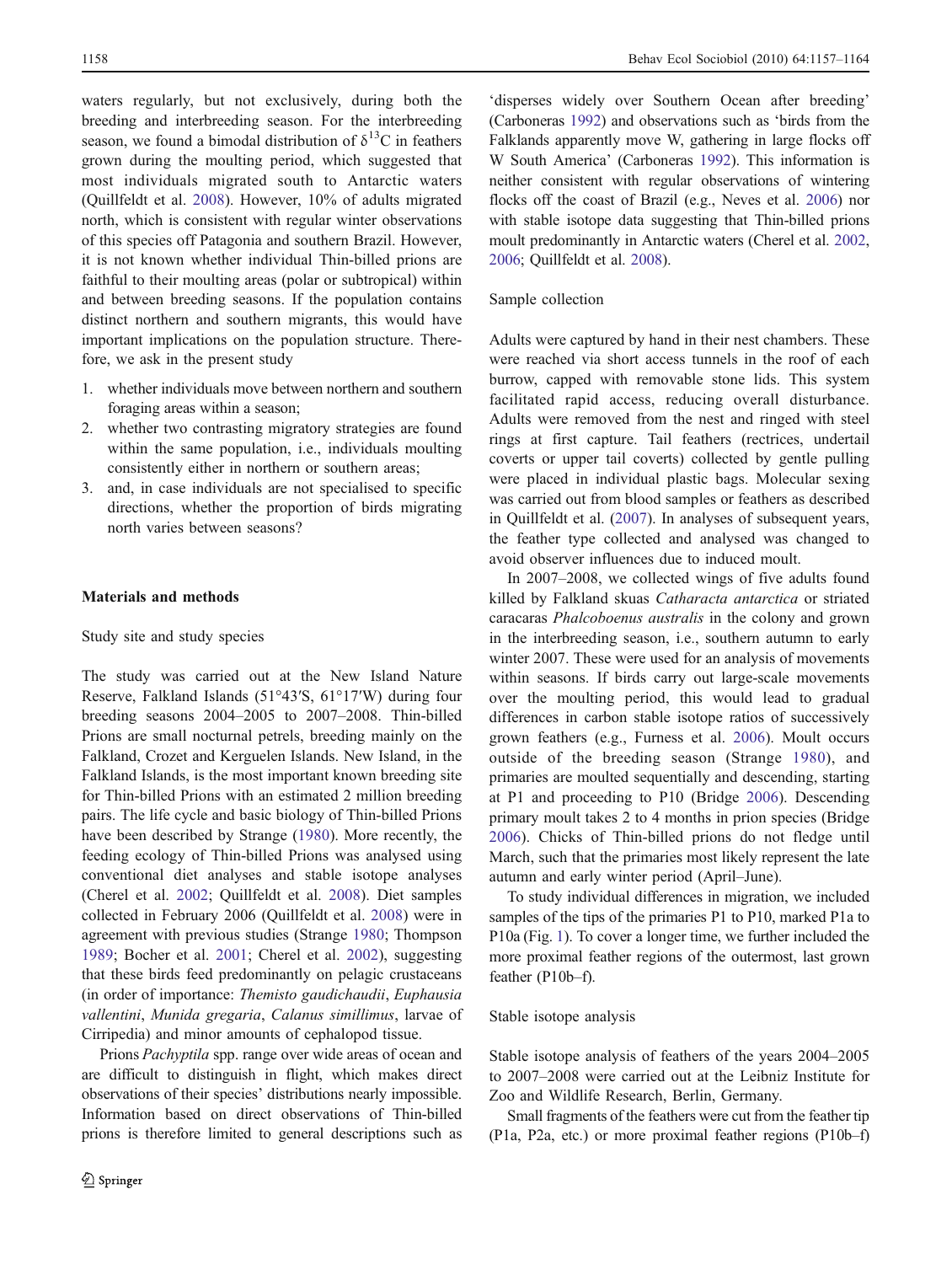<span id="page-2-0"></span>

Fig. 1 Wing of a Thin-billed prion prior to sample taking, showing the primaries and sample points

using stainless steel scissors. Stable carbon and nitrogen isotope analyses were carried out on 0.35 mg aliquots, weighed into tin cups. We selected feathers free from any obvious contamination. Studies have shown that carbon means did not shift when feathers were cleaned, supporting the notion that carbon stable isotope ratios are robust to minor contamination (Mizutani et al. [1992](#page-7-0); Paritte and Kelly [2009](#page-7-0)). As cleaning agents may remove contaminants but may also change feather isotope values, either by leaving a residue with a different enough stable isotope ratio to change the measured value or by causing atom exchange (e.g., Paritte and Kelly [2009](#page-7-0)), we decided not to apply a cleaning protocol.

Carbon and nitrogen isotope ratios were measured simultaneously by continuous-flow isotope ratio mass spectrometry using a Flash Elemental Analyser (Thermo Finnigan, Bremen, Germany) linked to a Delta V Advantage Isotope Ratio Mass Spectrometer (Thermo Finnigan, Bremen, Germany). Two laboratory standards were analysed for every ten unknown samples, allowing any instrument drift over a typical 14-h run to be corrected. Stable isotope ratios were expressed in δ notation as parts per thousand (‰) deviation from the international standards V-Pee dee belemnite (carbon) and AIR (nitrogen), according to the following equation  $\delta X = \left[ \left( R_{\text{sample}} / R_{\text{standard}} \right) - 1 \right] \times 1000 \text{ where } X \text{ is } ^{15}N \text{ or }$ <sup>13</sup>C and R is the corresponding ratio <sup>15</sup>N/<sup>14</sup>N or <sup>13</sup>C/<sup>12</sup>C. Based on internal standards  $(N=165, \text{ tyrosin}; \text{Roth}, \text{Germany}),$ the analytical precision  $(\pm 1 \text{ SD})$  equalled  $\pm 0.16\%$  and  $\pm 0.29\%$  for  $\delta^{15}N$  and  $\delta^{13}C$ , respectively.

Additionally, feathers of the years 2004–2005 and 2005– 2006 analysed at the NERC stable isotope facility at SUERC Glasgow as described previously (Quillfeldt et al. [2008\)](#page-7-0) were included in the dataset.

#### Data analysis

Data analysis was carried out using SigmaStat 2.03 and SPSS 11.0. We checked for deviations from normality with Kolmogorov–Smirnov tests. Homogeneity of error variances was checked by plotting residuals against predicted values. Stable isotope ratios of feathers from adult birds did not have equal variances, while population data were not normally distributed. We thus used nonparametric tests throughout. Significance was assumed at  $\alpha$  < 0.05, and means are given with standard errors.

The cut-off point between 'northern' and 'southern' moulting birds was defined as  $\delta^{13}$ C=−21‰. This was based on a frequency distribution of observed  $\delta^{13}$ C values, which had a large peak at −25‰, a smaller peak at −19‰, and a minimum at −21‰ (Fig. 2). Values <−23‰ indicate high-Antarctic waters, thus the large peak at −25‰ corresponding to Antarctic moulting grounds (e.g., Quillfeldt et al. [2008\)](#page-7-0). As there is very little longitudinal variation in POM isoscapes within high-Antarctic waters, the 'southern' moulting birds can potentially forage in a large area around Antarctica at the same latitudes. The more northern  $\delta^{13}$ C values peaking at −19‰ corresponded to more northern moulting grounds, although exact locations are almost impossible to locate because of the lack of appropriate isoscapes and isotope gradients at latitudes north of 40°S (e.g., Quillfeldt et al. [2005\)](#page-7-0).

For the comparison between years and sexes, we used independent samples by including each bird only at first capture.

# Results

#### Movements within a year

Individuals were remarkably constant in their  $\delta^{13}$ C values across the primaries P1a to P10a. All five individuals differed in their  $\delta^{13}$  $\delta^{13}$  $\delta^{13}$ C (Fig. 3, Friedman repeated measures



Fig. 2 Bimodal distribution of  $\delta^{13}$ C values of feathers of Thin-billed prions showing the cut-off point at −21‰, marked with an arrow. Samples of all years were included, with repeated samples of individuals excluded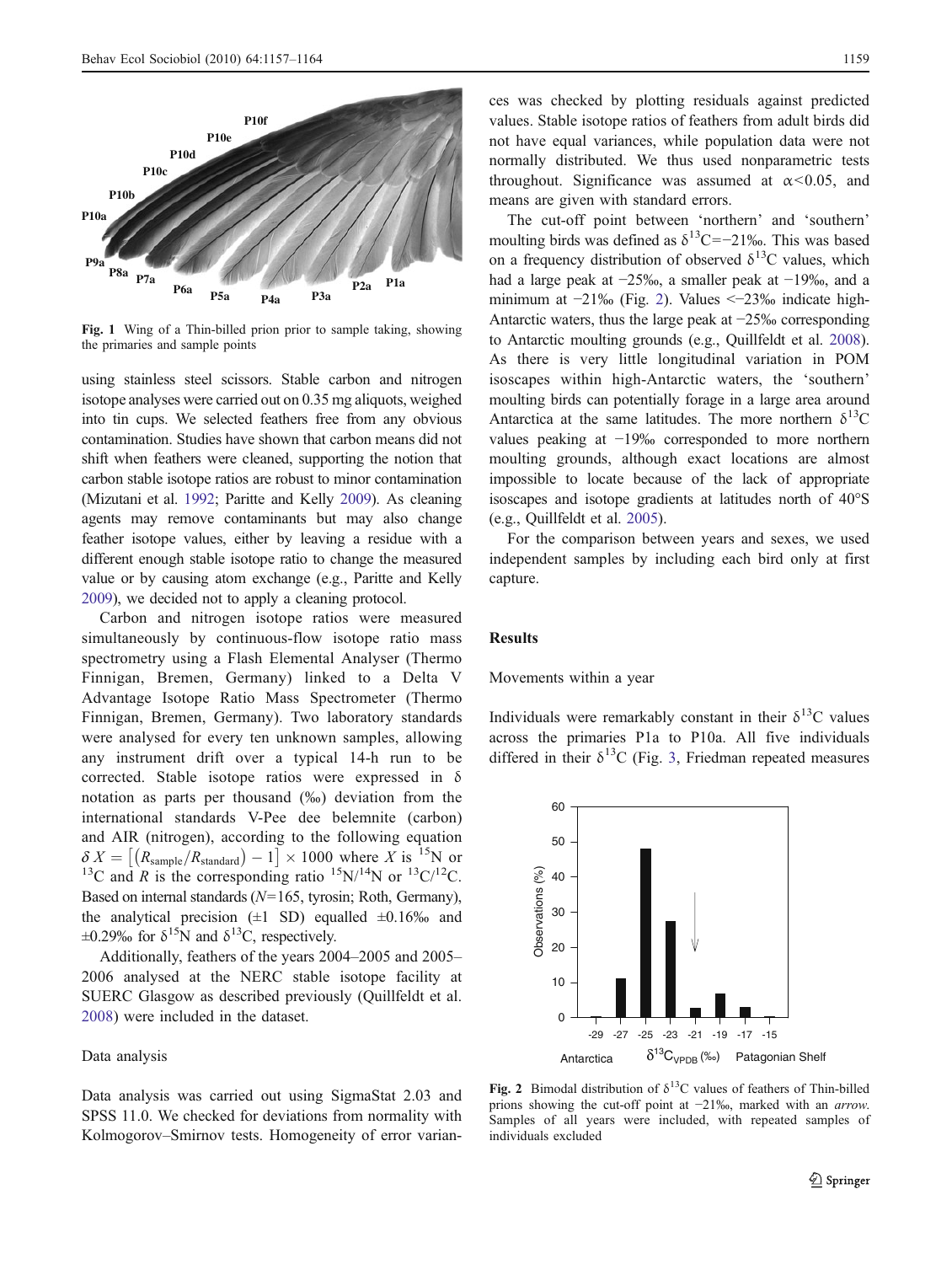<span id="page-3-0"></span>

Fig. 3 Within-winter consistency of stable isotope ratios in primaries of five Thin-billed prions. Three individuals moulted exclusively in the southern area (white symbols) and one in the north (grey symbols). The fifth bird (black symbols) moved north during the later part of the moult, indicated by gradually increasing  $\delta^{13}$ C values

ANOVA on ranks,  $\chi^2$ =37.4, df 4, p<0.001, Tukey post-hoc test determined each bird as a homogenous subset). Three individuals moulted exclusively in the southern area (Fig. 3, white symbols) and one in the north (Fig. 3, grey symbols). In the fifth bird (Fig. 3, black symbols), the inner primaries P1–P6 had lower  $\delta^{13}$ C than the outer primaries, especially the last grown proximal parts of the outer primary P10. This strongly suggests that this bird moved north during the later part of the moult, even crossing the cut-off point between 'northern' and 'southern' moulting areas at −21‰. However, the  $\delta^{15}$ N values of this bird (Fig. 3, black symbols) remained much lower than that of the bird that stayed in the north (Fig. 3, grey symbols).

Individuals also differed in  $\delta^{15}N$  values across the primaries P1a to P10a ( $\chi^2$ =28.2, df 4, p<0.001), but this was due to the high values of the northerly moulting individual (Tukey post-hoc test determined this bird as homogenous subset).

Migration strategies on the individual level

Of 81 adults sampled in two seasons, 68 (84%) had isotope signatures typical for southern moulting habitats in both years, ten (12%) had spent one moulting period south and one north, and three (4%) went north in both years. The observed values

for moving into the same direction again year after year were larger than expected (Fig. 4, Fisher's exact test,  $p=0.027$ ).

Of 21 adults sampled in three seasons, 16 (76.2%) had southern isotope signatures in all 3 years, four (19.0%) had spent two moulting periods south and one north and one (4.8%) went north for two seasons. None of the birds went north for all three moulting periods, indicating that the population does not contain 'northern specialists'.

Migration strategies on the population level

The proportion of birds migrating north equalled 10.9% (36 of 331 birds). This ratio did not differ among the sexes ( $\chi^2$ = 0.004, *df* 1,  $p=0.952$ , 10.6% of 151 males migrated north, compared to 10.1% of 139 females). The proportion of birds migrating north did not differ among years ( $\chi^2$ =3.0, df 3, p= 0.392), being 8.4% (seven of 83 adults) in feathers collected in 2005, 6.9% in 2006 ( $n=29$ ), 14.3% in 2007 ( $n=140$ ) and 8.9% in 2008  $(n=79)$ . The power of the performed test (0.264) was below the desired power of 0.80.

The feathers collected in different years varied in their  $\delta^{13}$  $\delta^{13}$  $\delta^{13}$ C and  $\delta^{15}$  $\delta^{15}$  $\delta^{15}$ N values (Table 1, Fig. 5, see legend for statistical details), especially the year 2008 was characterised by low  $\delta^{13}$ C and high  $\delta^{15}$ N values. This was not caused by a potential bias from data collected from birds with northward migratory route, as the statistical results, including the homogenous subsets determined by the posthoc tests, remained unchanged after removing the northern birds from the dataset.

## **Discussion**

The present data demonstrate a high plasticity in migratory behaviour of a small seabird: In general, Thin-billed prions



Fig. 4 Comparison of observed and expected frequencies of migration areas in 81 Thin-billed prions sampled over 2 years, according to stable isotope signatures in tail feathers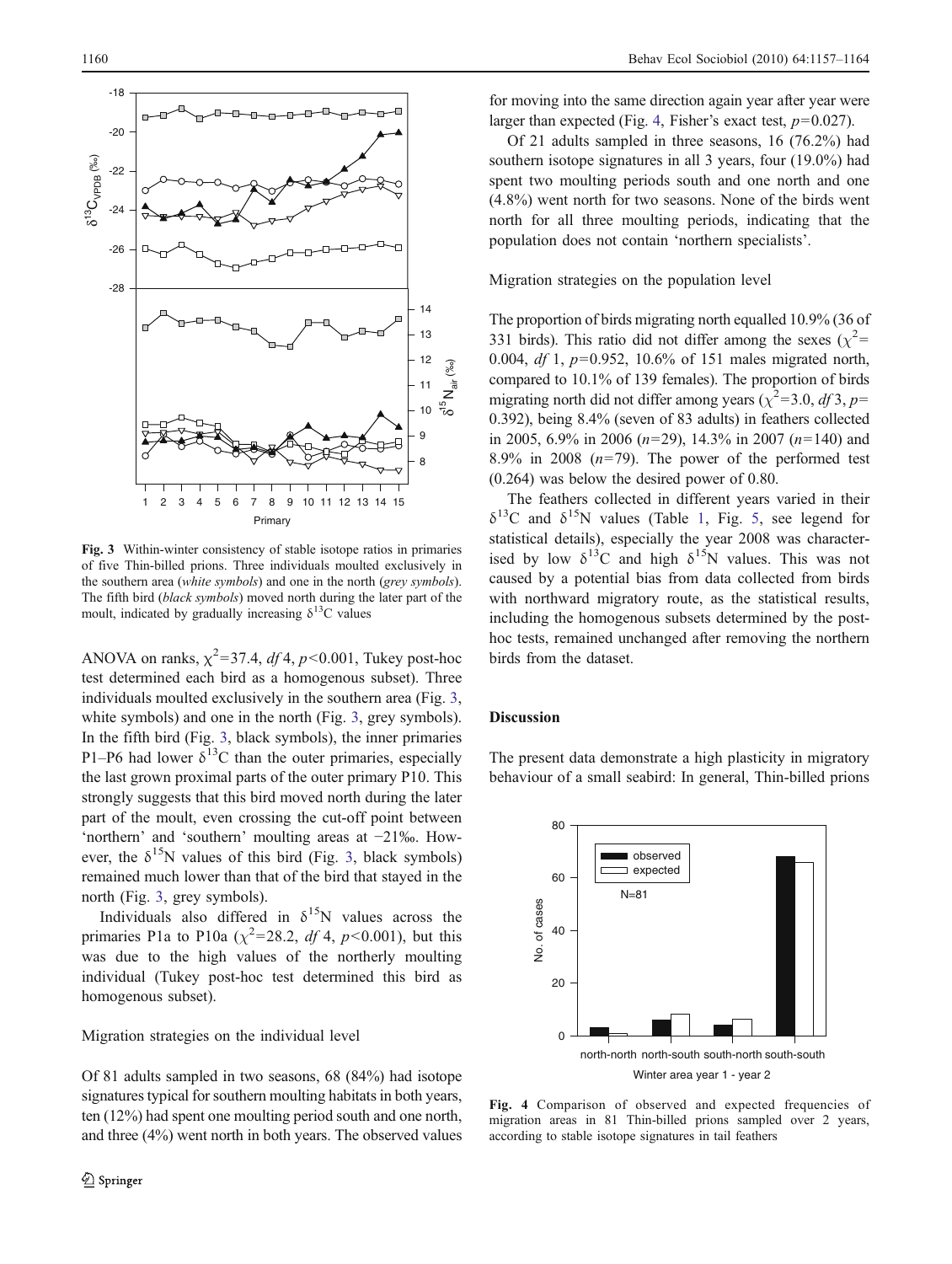<span id="page-4-0"></span>Table 1 Stable carbon and nitrogen isotope ratios in tail feathers of adult Thin-billed prions sampled over 4 years

| Year | $\boldsymbol{N}$ | $\delta^{13}C$ (%o) |           |         |         | $\delta^{15}N$ (%o) |           |     |      |
|------|------------------|---------------------|-----------|---------|---------|---------------------|-----------|-----|------|
|      |                  | Mean                | <b>SD</b> | Min     | Max     | Mean                | <b>SD</b> | Min | Max  |
| 2005 | 83               | $-24.2$             | 2.1       | $-26.1$ | $-14.7$ | 8.9                 | 2.1       | 7.1 | 17.0 |
| 2006 | 29               | $-24.9$             | 2.4       | $-28.1$ | $-18.3$ | 8.5                 | 2.2       | 6.5 | 16.7 |
| 2007 | 140              | $-23.1$             | 2.1       | $-26.4$ | $-16.9$ | 9.9                 | 2.3       | 7.1 | 16.3 |
| 2008 | 79               | $-24.0$             | 2.1       | $-27.6$ | $-16.6$ | 9.2                 | 1.6       | 7.1 | 16.5 |

move south for the moulting period and stay there, except for a few individuals, but individuals may change their migratory direction again in the next year. These findings shed new light on migratory strategies of seabirds.

Some seabird species are sedentary, while others migrate over extreme distances. Thus far, few species have been studied in sufficient detail and number, particularly with respect to individual migration strategies. However, the few published studies suggest that a high plasticity in migratory directions, as found in the present study, is more common than previously anticipated. For example, a satellite transmitter study showed that about half of the Great Skuas Stercorarius skua from Foula, Shetland wintered over the continental shelf off Iberia and about half moved to the continental shelf off West Africa (Furness et al. [2006](#page-6-0)). In a stable isotope study of Wilson's storm-petrels Oceanites oceanicus from the South Shetlands, four of the 63 sampled birds moulted in a separate, northerly area to the remaining birds (Gladbach et al. [2007\)](#page-6-0). Further, a study of Cory's shearwaters using geolocators

Fig. 5 Stable carbon and nitrogen isotope ratios in tail feathers of adult Thin-billed prions sampled over 4 years. Boxplots show medians, fifth and 95th percentiles, and outliers. The birds differed among vears in both their  $\delta^{13}$ C values (ANOVA on Ranks,  $H=73.8$ ,  $df$  3,  $p$ <0.001) and  $\delta^{15}$ N values  $(H=73.8, df3, p<0.001).$ Letters over the boxes indicate homogenous subsets determined by post-hoc tests (Dunn's method)

found North Atlantic and Mediterranean birds of this species use three wintering areas, associated with upwelling systems of the tropical and south Atlantic (Gonzáles-Solís et al. [2007\)](#page-6-0). Similarly, Sooty shearwaters breeding in New Zealand travelled across the equator to the North Pacific to three discrete regions off Japan, Alaska or California (Shaffer et al. [2006\)](#page-7-0), and Northern Gannets Morus bassanus used four different wintering areas (Kubetzki et al. [2009\)](#page-7-0)

However, in these four examples the general direction of the migration is constant, while only the distance travelled or the final wintering area differed. Also, the examples above follow the most common pattern of equatorward or trans-equatorial migration. In contrast, Thin-billed prions are unusual as they may move in contrary directions, polewards or equatorwards from their breeding site. While most Thin-billed prions from the Falkland Islands spend the moulting period in Antarctic waters, about 10% of adults spent the interbreeding period in a more northern foraging area according to a

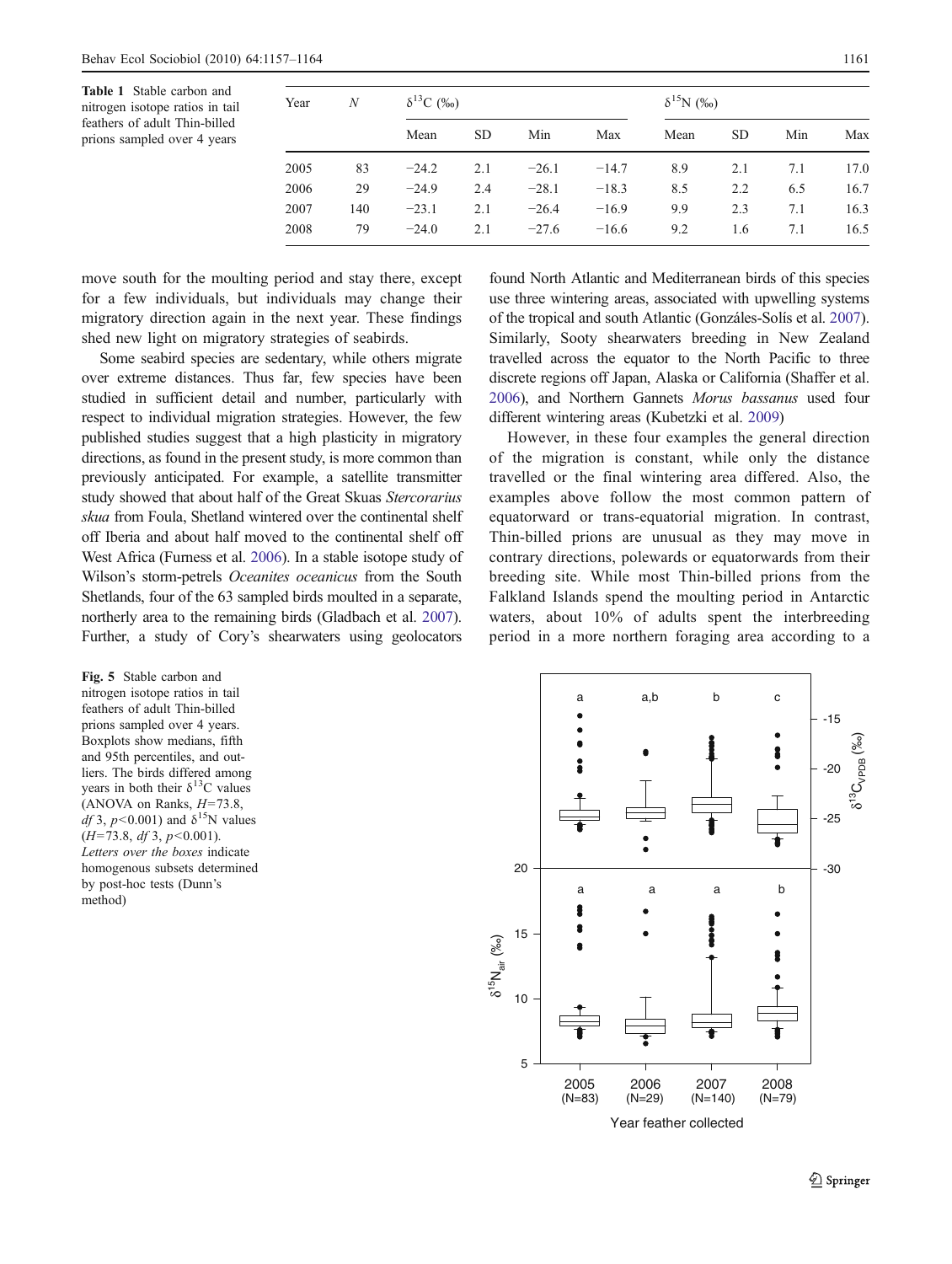smaller sample of feathers (Quillfeldt et al. [2008\)](#page-7-0). We here analysed a larger sample size and number of years and included repeated samples for known (ringed) individuals in two or three moulting periods.

With the larger sample size, we found a consistent pattern of 10.9% of birds migrating north, with no major inter-year variations. The relatively minor changes in carbon signatures among years (Fig. [5\)](#page-4-0) might be due to baseline changes in the isotopic signatures or to changes in the movements of the birds. To the best of our knowledge, there are no rigorous studies showing the accuracy and consistency of the geographic gradients in carbon signatures over the years.

Do individuals move between northern and southern foraging areas within a moulting season?

Of five individuals, we analysed series of primary feathers, covering an estimated 3 to 4 months of the autumn to early winter period. Four birds, one in the north and three in the south, maintained constant  $\delta^{13}$ C and  $\delta^{15}$ N values very constant over the moult period, indicating no major latitudinal movements.

A single bird showed a systematic change in its  $\delta^{13}$ C and to a lesser extent,  $\delta^{15}N$  values. This indicated that after starting moult in Antarctic waters, the bird moved north during the moulting period. As the tail feathers are moulted towards the end of the wing moult, using tail feathers for the analysis would increase the likelihood to classify such a far-ranging bird as 'northern migrant'. To take such movements into account, future studies from live birds might sample a piece of an inner primary (P1 or P2), representing the autumn to early winter, and a piece of a tail feather representing a later winter period. As whole wings were collected from birds found dead, we did not know the exact status (immatures vs. adults breeders, non-breeders or failed breeders) of the five individuals. In several seabird species, immature birds are known to wander more extensively than successful breeders. Thus, the prion exhibiting a progressive shift in its moulting area might have been an immature bird.

However, it seems clear from the present results that in most cases, the non-breeding movements of Thin-billed prions can be divided into a phase of large-scale migration and small-scale movements within a well-defined moulting area, where they remain during the whole moult. Thus, movements within the moulting period alone do not explain the observed bidirectional pattern of migration. A similar pattern has been found in Cory's shearwaters (Gonzáles-Solís et al. [2007\)](#page-6-0) and Sooty shearwaters (Shaffer et al. [2006\)](#page-7-0), where individuals migrated rapidly to one of three main wintering grounds and remained there until their homeward migration.

Are individuals faithful to their moulting area among years?

Fidelity to wintering areas (also termed 'winter philopatry', e. g., Robertson and Cooke [1999](#page-7-0)) and to intermediate staging sites is well documented for many bird species (e.g., waterfowl: Iverson et al. [2004](#page-7-0); Guillemain et al. [2009,](#page-7-0) waders: Gunnarsson et al. [2004](#page-7-0), passeriformes: Koronkiewicz et al. [2006](#page-7-0)). However, winter philopatry is not universal (Robertson and Cooke [1999](#page-7-0); Mehl et al. [2004\)](#page-7-0), and thus, it cannot be assumed that migration strategies are necessarily fixed from 1 year to the next (Phillips et al. [2005](#page-7-0)).

Wintering site philopatry has previously been observed in two albatross species (Phillips et al. [2005](#page-7-0); Croxall et al. [2005](#page-6-0)). By using stable isotopes, we, here, were able to study whether a small marine bird repeatedly uses the same wintering area year after year. According to Berthold ([1996\)](#page-6-0), an inherited endogenous time and direction programme controls migratory traits, which is subject to selection and rapid adaptation through microevolution. Following this line of argument, we expected the direction of birds to be endogenously determined and thus, constant over the years.

Repeated samples for known (ringed) individuals in two or three moulting periods provided evidence against the hypothesis that there are two strategies within the same population, i.e., individuals moulting consistently either in northern or southern areas. Of 21 adults sampled in three seasons, no birds went north for all three winters, indicating that the population does not contain 'northern specialists'. Individuals can change from being southerly migrants one year to moult in South American waters in the next. However, more individuals than expected by chance showed consistent behaviour among years, thus suggesting some genetically determined predisposition, as found in other birds (e.g., Pulido et al. [1996](#page-7-0)).

How do Thin-billed prions decide where to migrate? The mechanisms might be similar to the threshold model (Berthold et al. [1990](#page-6-0); Pulido et al. [1996](#page-7-0)) described in partially migratory songbirds, i.e., populations that are composed of individuals that migrate and individuals that remain resident. There, individuals can change from being migrants one year to becoming residents the next (e.g., Able and Belthoff [1998](#page-6-0)), which is somewhat similar to our findings, although we do not exactly know the location and extent of movement of the northern moulting Thin-billed prions. Whether an individual migrates or not is determined by a threshold that may not be fixed but influenced both genetically and environmentally (Pulido et al. [1996](#page-7-0)). Genetically, animals differ in their individual disposition for migration, while external factors such as population density and winter food sources (Nilsson et al. [2006](#page-7-0)) may influence in addition whether or in what direction a bird migrates. According to the threshold model, all birds have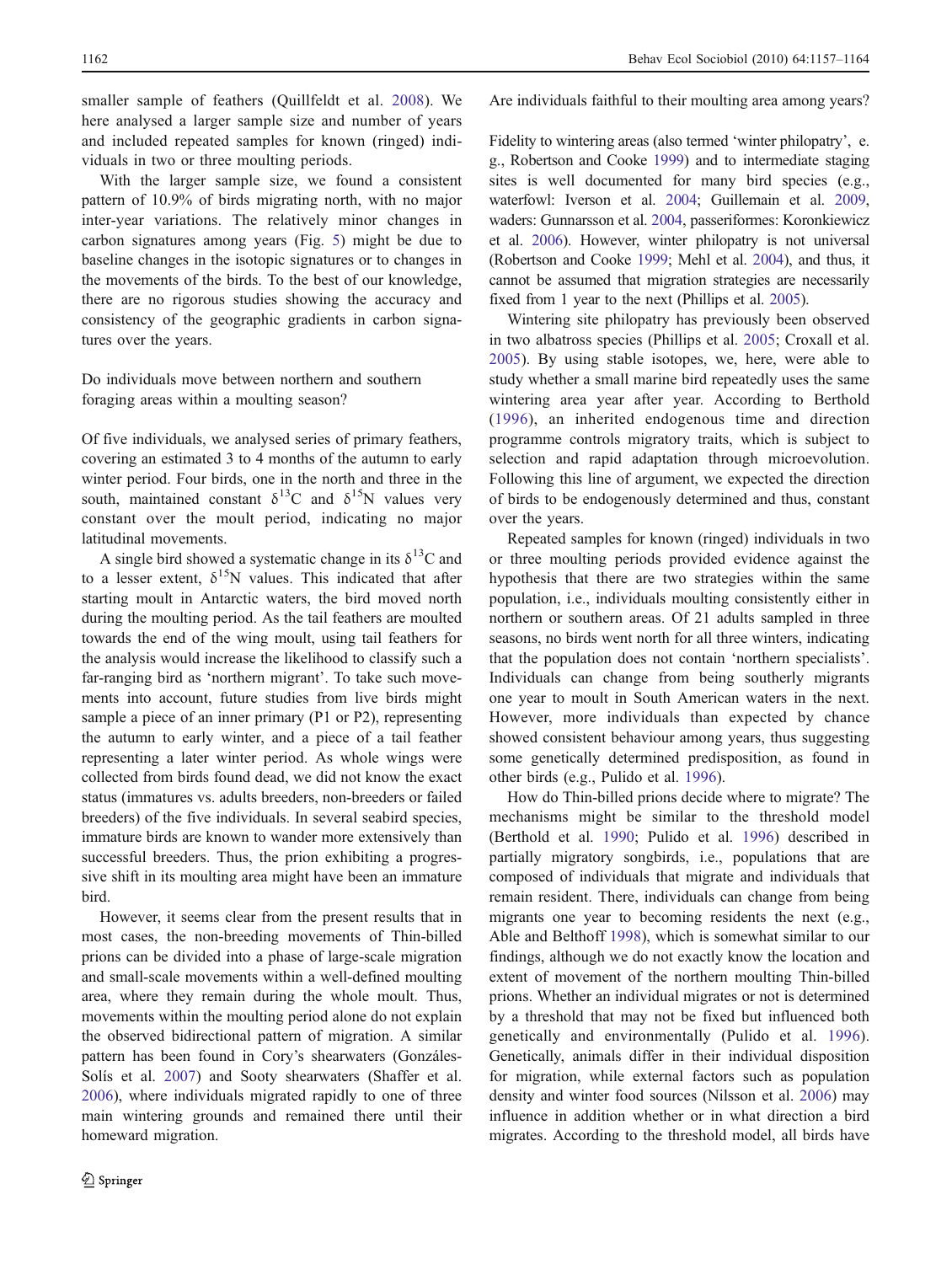<span id="page-6-0"></span>migratory activity, although in residents this is below a limit of expression or detection. The proportion of individuals that express migration in a population can range from close to 0 for fully resident species to close to 1 for fully migratory species or populations (Berthold et al. 1990; Pulido et al. [1996](#page-7-0); Berthold 1999). Thin-billed prions would be classified as fully migratory as they disappear from the breeding colonies. However, their moulting areas, especially for the northern migrants, may overlap with their foraging areas in the breeding season. If this was the case, then northern migrants might be classified 'residents' and the decision to migrate either north or south might depend largely on individual migratory activity and to a lesser degree on external factors, as in most partial migrants.

In the present study, the proportion of birds migrating north ranged between 7% and 14%, but our sample size did not allow us to determine whether there were significant differences between years. In the year 2008, the birds had lower  $\delta^{13}$ C and higher  $\delta^{15}$ N values even within the southern area, suggesting that the moulting area was less productive (lower  $\delta^{13}$ C, see e.g., Fry and Wainright 1991) or birds took different zooplankton (higher  $\delta^{15}N$ ) than in the other years. However, the proportion of birds using this area in 2008 was not different from average. Thus, at present we have little evidence that the birds adjust their migratory strategy to environmental conditions in either their northern or southern moulting area. To determine the wintering areas and possible winter food sources, future stable isotope studies should be combined with tracking studies using geolocators. This basic information will then enable us to look for the factors determining how individuals use wintering areas according to external factors and individual disposition.

In conclusion, the present data show for the first time that migratory behaviour in a marine bird species is highly flexible. The birds have a tendency to use a specific moult area, suggesting potential for microevolution of migratory behaviour. However, individuals are not restricted to one area or migratory direction and can change moulting period areas within and between seasons. Such high flexibility is most likely advantageous, as it enables Thin-billed prions to exploit a highly unpredictable environment.

Acknowledgements We are grateful to the New Island Conservation Trust for permission to work on the island and for providing accommodation and transport. We would like to thank Ian, Maria and Georgina Strange and Dan Birch for their contributions, the logistics at New Island. Karin Sörgel carried out the sample preparation and stable isotope analysis at IZW. Riek van Noordwijk carried out molecular sex determination. Institut für Vogelforschung Wilhelmshaven, Germany, provided steel rings to mark individuals. This study was funded by grants provided by DFG, Germany (Qu 148/1-ff) and NERC, UK (Grant-in-Kind EK 82-08/05) and approved by the Falkland Islands Government (Environmental Planning Office). The manuscript benefited from the constructive comments of two anonymous referees.

Ethical standards The field protocols complied with the laws and were approved by the Falkland Islands Government (Environmental Planning Office).

Conflict of interest The authors declare that they have no conflict of interest.

Open Access This article is distributed under the terms of the Creative Commons Attribution Noncommercial License which permits any noncommercial use, distribution, and reproduction in any medium, provided the original author(s) and source are credited.

#### References

- Able KP, Belthoff JR (1998) Rapid 'evolution' of migratory behaviour in the introduced house finch of eastern North America. Proc R Soc B 265:2063–2071
- Berthold P (1996) Control of bird migration. Chapman and Hall, London
- Berthold P (1999) A comprehensive theory for the evolution, control and adaptability of avian migration. Ostrich 70:1–11
- Berthold P, Mohr G, Querner U (1990) Steuerung und potentielle Evolutionsgeschwindigkeit des obligaten Teilzieherverhaltens: Ergebnisse eines Zweiweg-Selektionsexperiments mit der Mönchsgrasmücke (Sylvia atricapilla). J Ornithol 131:33–45
- Bocher P, Cherel Y, Labat JP, Mayzaud P, Razouls S, Jouventin P (2001) Amphipod-based food web: Themisto gaudichaudii caught in nets and by seabirds in Kerguelen waters, southern Indian Ocean. Mar Ecol Prog Ser 223:261–276
- Bridge ES (2006) Influences of morphology and behavior on wingmolt strategies in seabirds. Mar Orn 34:7–19
- Carboneras C (1992) Order Procellariiformes. In: del Hoyo J, Elliot A, Sargatal J (eds) Handbook of the birds of the world, vol 1. Ostrich to ducks. Lynx Edicions, Barcelona, pp 198–278
- Cherel Y, Hobson KA (2007) Geographical variation in carbon stable isotope signatures of marine predators: a tool to investigate their foraging areas in the Southern Ocean. Mar Ecol Prog Ser 329:281–287
- Cherel Y, Bocher P, De Broyer C, Hobson KA (2002) Food and feeding ecology of the sympatric thin-billed Pachyptila belcheri and Antarctic P. desolata prions at Iles Kerguelen, Southern Indian Ocean. Mar Ecol Prog Ser 228:263–281
- Cherel Y, Phillips RA, Hobson KA, McGill R (2006) Stable isotope evidence of diverse species-specific and individual wintering strategies in seabirds. Biol Lett 2:301–303
- Croxall JP, Silk JRD, Phillips RA, Afanasyev V, Briggs DR (2005) Global circumnavigations: tracking year-round ranges of nonbreeding albatrosses. Science 307:249–250
- Fry B, Wainright SC (1991) Diatom sources of <sup>13</sup>C-rich carbon in marine food webs. Mar Ecol Prog Ser 76:149–157
- Furness RW, Crane JE, Bearhop S, Garthe S, Käkelä A, Käkelä R, Kelly A, Kubetzki U, Votier SC, Waldron S (2006) Techniques to link individual migration patterns of seabirds with diet specialization, condition and breeding performance. Ardea 94:631–638
- Gladbach A, McGill RAR, Quillfeldt P (2007) Foraging areas of Wilson's storm-petrel *Oceanites oceanicus* in the breeding and inter-breeding period determined by stable isotope analysis. Polar Biol 30:1005–1012
- Gonzáles-Solís J, Croxall JP, Oro D, Ruiz X (2007) Trans-equatorial migration and mixing in the wintering areas of a pelagic seabird. Front Ecol Environ 5:297–301
- Guilford T, Meade J, Willis J, Phillips RA, Boyle D, Roberts S, Collett M, Freeman R, Perrins CM (2009) Migration and stopover in a